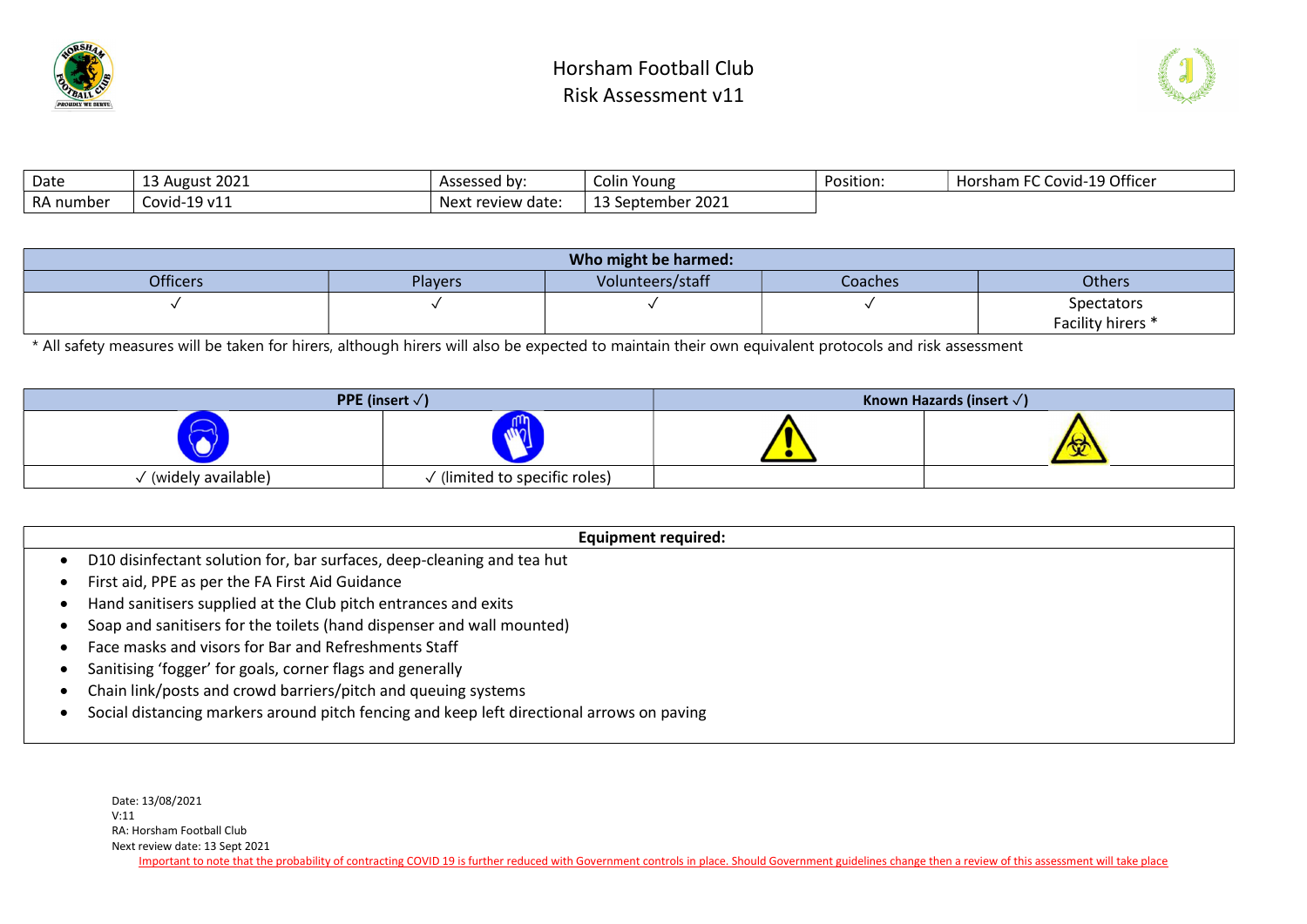

## Horsham Football Club Risk Assessment v11



| Activity                          | <b>Task Specific Hazards(s)</b>                   |             | Probability |             |                                                                                                                                                                                                                                                                                                                                                                                                                                                                                                                                                                                                                                                                                                                                                                                                                                                                                                                                                                                                                                                                                                                                                                 |             | Rating   |             |
|-----------------------------------|---------------------------------------------------|-------------|-------------|-------------|-----------------------------------------------------------------------------------------------------------------------------------------------------------------------------------------------------------------------------------------------------------------------------------------------------------------------------------------------------------------------------------------------------------------------------------------------------------------------------------------------------------------------------------------------------------------------------------------------------------------------------------------------------------------------------------------------------------------------------------------------------------------------------------------------------------------------------------------------------------------------------------------------------------------------------------------------------------------------------------------------------------------------------------------------------------------------------------------------------------------------------------------------------------------|-------------|----------|-------------|
|                                   |                                                   | Probability | Severity    | Rating      |                                                                                                                                                                                                                                                                                                                                                                                                                                                                                                                                                                                                                                                                                                                                                                                                                                                                                                                                                                                                                                                                                                                                                                 | Probability | Severity | Rating      |
| Access control                    | Infection risk of<br>Covid-19                     | Possible    | Moderate    | <b>High</b> | Manned access control will be managed by stewards controlling<br>$\bullet$<br>access via the turnstiles.<br>A one-way system will operate around the ground as far as reasonably<br>$\bullet$<br>practicable with social distancing markers in place.<br>PPE will be provided if medical assistance is required and social<br>$\bullet$<br>distancing is not possible.<br>Matchday stewards will monitor one-in-one-out use of turnstiles.<br>Floor markings, signage and stewards will be in place to promote<br>social distancing while queueing. Covid-19 Officer will adopt a<br>peripatetic role on matchdays.<br>Hand sanitiser will be provided before entering the ground, while<br>$\bullet$<br>inside the ground and on exiting the ground.<br>Signage inside the stadium will provide guidance and reminders of<br>$\bullet$<br>social distancing measures.<br>Trained, competent and fully briefed operatives will be in place.<br>An FAQ list for staff and volunteers will be maintained.<br>Any person refusing to follow Horsham FC's safety rules or the<br>reasonable instructions of stewards, officials or staff will be asked to<br>leave. | Possible    | Moderate | <b>High</b> |
| <b>Activity</b>                   | Task Specific Hazards(s)                          |             | Probability |             |                                                                                                                                                                                                                                                                                                                                                                                                                                                                                                                                                                                                                                                                                                                                                                                                                                                                                                                                                                                                                                                                                                                                                                 |             | Rating   |             |
|                                   |                                                   | Probability | Severity    | Rating      |                                                                                                                                                                                                                                                                                                                                                                                                                                                                                                                                                                                                                                                                                                                                                                                                                                                                                                                                                                                                                                                                                                                                                                 | Probability | Severity | Rating      |
| H&S arrangements<br>and First Aid | Infection risk of<br>Covid-19<br>Date: 13/08/2021 | Possible    | Moderate    | <b>High</b> | Medical and PPE provision is available at the ground<br>$\bullet$<br>First aiders are advised to wash their hands after providing treatment<br>and record the name, date and treatment provided for the NHS track<br>and trace process.<br>A suitable sanitisation process is in place for stadium touch points.<br>$\bullet$<br>Signage regarding handwashing and social distancing is displayed.<br>Handwash and sanitiser are available.<br>A quarantine room (the First Aid Room) has been allocated which has<br>direct access to the outdoors and first aid including sanitising<br>equipment.<br>Emergency evacuation procedures have been reviewed alongside the<br>fire risk assessment.                                                                                                                                                                                                                                                                                                                                                                                                                                                               | Possible    | Moderate | <b>High</b> |

Date: 13/08/2021

V:11

RA: Horsham Football Club

Next review date: 13 Sept 2021

Important to note that the probability of contracting COVID 19 is further reduced with Government controls in place. Should Government guidelines change then a review of this assessment will take place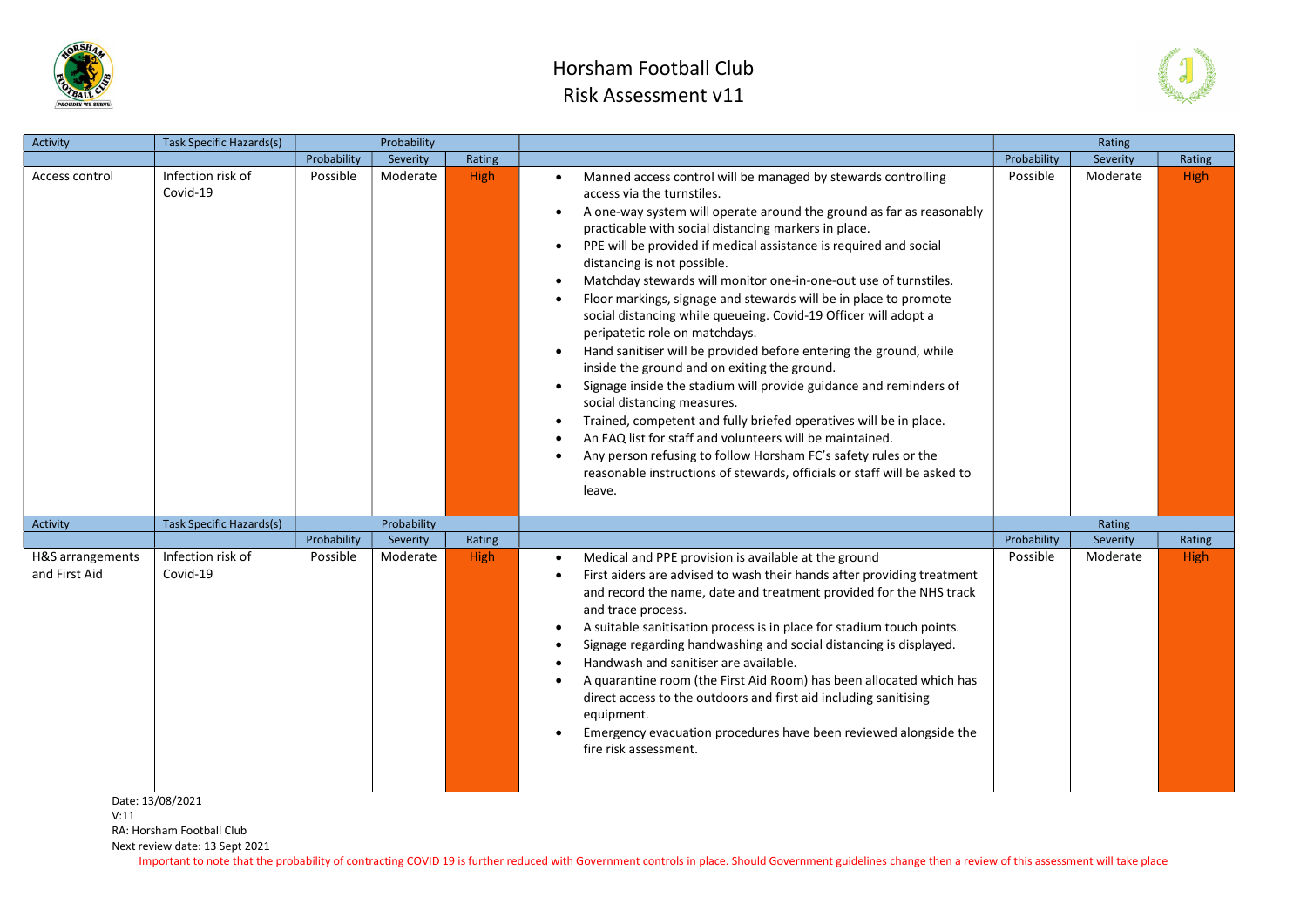

## Horsham Football Club Risk Assessment v11



| Activity                               | <b>Task Specific Hazards(s)</b> |             | Probability |                 |                                                                                                                                                                                                                                                                                                                                                                                                                                                                                       |             | Rating   |             |
|----------------------------------------|---------------------------------|-------------|-------------|-----------------|---------------------------------------------------------------------------------------------------------------------------------------------------------------------------------------------------------------------------------------------------------------------------------------------------------------------------------------------------------------------------------------------------------------------------------------------------------------------------------------|-------------|----------|-------------|
|                                        |                                 | Probability | Severity    | Rating          |                                                                                                                                                                                                                                                                                                                                                                                                                                                                                       | Probability | Severity | Rating      |
| Break times/<br>half time              | Infection risk of<br>Covid-19   | Possible    | Moderate    | <b>High</b>     | Changing rooms will be available for players, management, and<br>$\bullet$<br>officials<br>The players pitch entrance area will be managed by stewards to<br>$\bullet$<br>ensure players/officials and supporters do not mingle.                                                                                                                                                                                                                                                      | Possible    | Moderate | <b>High</b> |
| Activity                               | Task Specific Hazards(s)        |             | Probability |                 |                                                                                                                                                                                                                                                                                                                                                                                                                                                                                       |             | Rating   |             |
|                                        |                                 | Probability | Severity    | Rating          |                                                                                                                                                                                                                                                                                                                                                                                                                                                                                       | Probability | Severity | Rating      |
| Toilets                                | Infection risk of<br>Covid-19   | Possible    | Moderate    | <b>High</b>     | Toilets will be open before and after training and matches<br>All surfaces will be cleaned top-to-bottom on a regular basis with<br>sanitising cleaner in accordance with an approved schedule.<br>During pitch opening times, the toilets will be checked for sanitising<br>consumables as required.<br>Availability of toilets will be restricted to the minimum required to<br>meet the needs of those attending.<br>Key touch-points will be cleaned regularly with D10 spray.    | Possible    | Moderate | <b>High</b> |
| Activity                               | <b>Task Specific Hazards(s)</b> |             | Probability |                 |                                                                                                                                                                                                                                                                                                                                                                                                                                                                                       |             | Rating   |             |
|                                        |                                 | Probability | Severity    | Rating          |                                                                                                                                                                                                                                                                                                                                                                                                                                                                                       | Probability | Severity | Rating      |
| Spectator stands<br>and terracing      | Infection risk of<br>Covid-19   | Unlikely    | Moderate    | <b>Moderate</b> | Regular matchday PA announcements will promote good practice<br>$\bullet$<br>from time to time.<br>All stands will be monitored by stewards during matches.<br>$\bullet$<br>Covid-19 signage will be placed at strategic points around the stadium.<br>$\bullet$                                                                                                                                                                                                                      | Possible    | Moderate | <b>High</b> |
| Activity                               | Task Specific Hazards(s)        |             | Probability |                 |                                                                                                                                                                                                                                                                                                                                                                                                                                                                                       |             | Rating   |             |
|                                        |                                 | Probability | Severity    | Rating          |                                                                                                                                                                                                                                                                                                                                                                                                                                                                                       | Probability | Severity | Rating      |
| Competitive match<br>play and training | Infection risk of<br>Covid-19   | Possible    | Moderate    | <b>High</b>     | Horsham FC is affiliated with the County Football Association.<br>Safety briefings prior to competitive activities will be provided,<br>reminding participants of the FA 'Code of Behaviour' and the<br>requirement for social distancing during breaks in play.<br>Pre-match handshakes will not happen. Instead players will be asked<br>to hand-sanitise before kick-off.<br>Technical area will have additional seating provided to allow for social<br>distancing to take place. | Possible    | Moderate | <b>High</b> |

Date: 13/08/2021

V:11

RA: Horsham Football Club

Next review date: 13 Sept 2021

Important to note that the probability of contracting COVID 19 is further reduced with Government controls in place. Should Government guidelines change then a review of this assessment will take place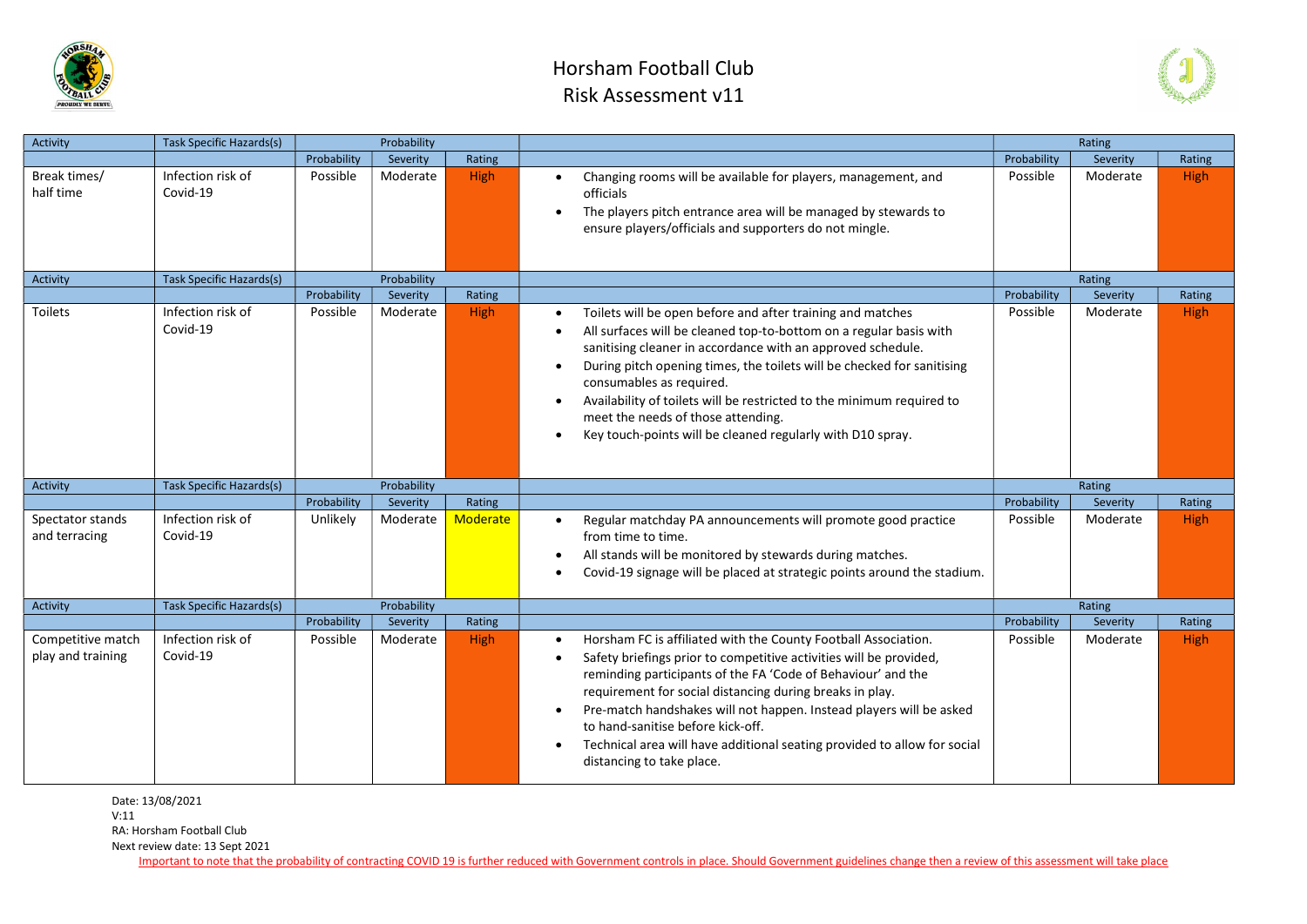



|  |  | The Club physiotherapist (or other nominated official) attending an<br>injured player will wear suitable PPE, dealing with any issue with the<br>minimum contact possible. |  |  |
|--|--|----------------------------------------------------------------------------------------------------------------------------------------------------------------------------|--|--|
|  |  |                                                                                                                                                                            |  |  |

| Activity                                                                           | Task Specific Hazards(s)      |             | Probability |                 | Severity |                                                                                                                                                                                                                                                                              | Rating      |          |                 |
|------------------------------------------------------------------------------------|-------------------------------|-------------|-------------|-----------------|----------|------------------------------------------------------------------------------------------------------------------------------------------------------------------------------------------------------------------------------------------------------------------------------|-------------|----------|-----------------|
|                                                                                    |                               | Probability | Severity    | Rating          |          |                                                                                                                                                                                                                                                                              | Probability | Severity | Rating          |
| Changing rooms/<br>Showers                                                         | Infection risk of<br>Covid-19 | Possible    | Moderate    | <b>High</b>     |          | Changing Rooms are available for players, management and officials<br>All surfaces will be cleaned top-to-bottom on a regular basis with<br>sanitising cleaner in accordance with an approved schedule.<br>Changing room windows will be kept open to allow for ventilation. | Low         | Moderate | <b>Moderate</b> |
| Activity                                                                           | Task Specific Hazards(s)      |             | Probability |                 | Severity |                                                                                                                                                                                                                                                                              |             | Rating   |                 |
|                                                                                    |                               | Probability | Severity    | Rating          |          |                                                                                                                                                                                                                                                                              | Probability | Severity | Rating          |
| Travelling, car<br>parking and<br>external areas<br>outside the football<br>ground | Infection risk of<br>Covid-19 | Unlikely    | Moderate    | <b>Moderate</b> |          | All participants will be reminded of the need to comply with the latest<br>government legislation for travelling to and from matches.                                                                                                                                        | Low         | Moderate | <b>Moderate</b> |
| Activity                                                                           | Task Specific Hazards(s)      |             | Probability |                 | Severity |                                                                                                                                                                                                                                                                              |             | Rating   |                 |
|                                                                                    |                               | Probability | Severity    | Rating          |          |                                                                                                                                                                                                                                                                              | Probability | Severity | Rating          |
| Clubhouse and<br>storerooms                                                        | Infection risk of<br>Covid-19 | Possible    | Moderate    | <b>High</b>     |          | All surfaces will be cleaned top-to-bottom on a regular basis with<br>sanitising cleaner in accordance with an approved schedule.                                                                                                                                            | Likely      | Moderate | <b>High</b>     |

Ensure that you always follow social distancing measures. If you are unsure of any processes, then please ask.

Severity

Date: 13/08/2021 V:11 RA: Horsham Football Club Next review date: 13 Sept 2021

Important to note that the probability of contracting COVID 19 is further reduced with Government controls in place. Should Government guidelines change then a review of this assessment will take place